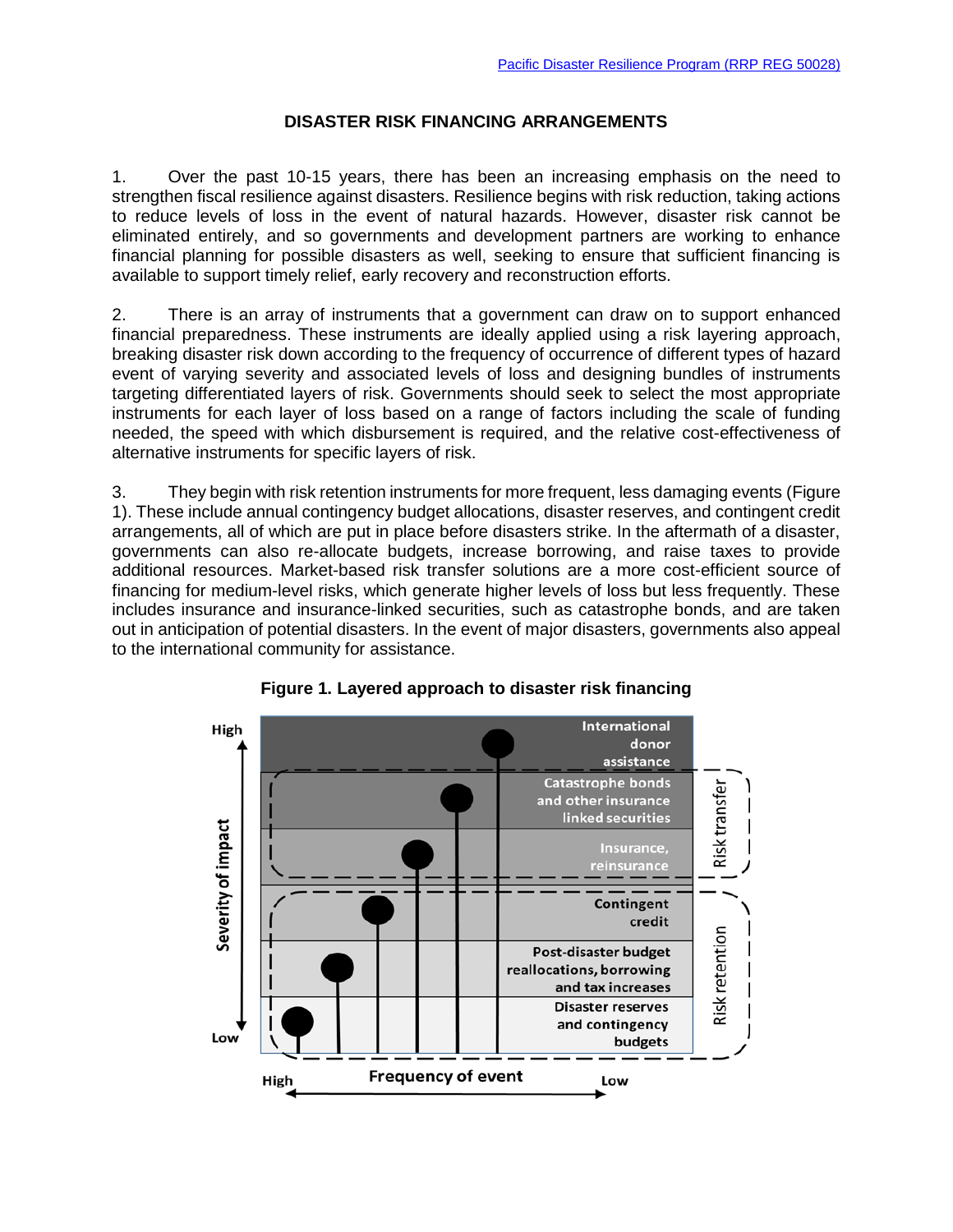4. Disaster risk financing is highlighted in the Sendai Framework for Disaster Risk Reduction 2016-2030, which encourages implementation of mechanisms for disaster risk transfer and insurance, risk-sharing and retention. The Framework for Resilient Development in the Pacific 2017-2030 also promotes the establishment of a regional facility to assist governments in disaster and climate change risk financing, and encourages finance and planning institutions to pursue all opportunities for climate change and disaster risk financing.

5. The developing member countries (DMCs) participating in the Pacific Disaster Resilience Program – Samoa, Tonga, and Tuvalu – have put some disaster risk financing arrangements in place, but recognize the need for further strengthening. Table 1 indicates the existing instruments used by each country, indicating the utilization of both ex ante and ex post mechanisms by all countries. The Program is intended to address a gap in financing between government resources available through contingent budgets, reserves, and post-disaster reallocations and, for those countries that have it, disaster insurance.

|                                                                                | <b>Samoa</b>  | Tonga       | <b>Tuvalu</b> |
|--------------------------------------------------------------------------------|---------------|-------------|---------------|
| <b>Ex-ante Financing</b>                                                       |               |             |               |
| Disaster reserves                                                              | $\mathbf x$   |             |               |
| Annual budget contingency lines                                                |               |             | $\mathbf x$   |
| Sub-national disaster/general contingency<br>government resources              | $\mathbf x$   | $\mathbf x$ | $\mathbf x$   |
| Existing contingent credit                                                     | ✓∗            | ✓∗          | $\mathbf x$   |
| Sovereign catastrophe risk insurance (PCRAFI)                                  |               |             | $\mathbf x$   |
| <b>Ex-post Financing</b>                                                       |               |             |               |
| Post-disaster reallocations and investment budget<br>realignments              |               |             |               |
| International development partner support for<br>recent major disasters        |               |             |               |
| Average annual loss (\$ million)                                               | 9.9           | 15.5        | 0.2           |
| Probable maximum loss (\$ million)<br>1-in-10-year event<br>1-in-50 year event | 20.0<br>109.8 | 28<br>140.2 | 0.6<br>2.8    |

**Table 1: Existing instruments used by the participating countries**

\$ refers to US Dollars; PCRAFI = Pacific Catastrophe Risk Assessment and Financing Initiative Source: Average annual loss and probable maximum loss is drawn from World Bank et al. 2015. *Advancing Disaster Risk Financing*  and Insurance in the Pacific: Regional Summary Note and Options for Consideration. Washington, DC. The estimated include only tropical cyclones, earthquakes and tsunamis.

\* Contingent financing to Samoa and Tonga is limited, at \$0.5 million.

6. **Disaster reserves and budget contingency lines.** All three countries have some form of annual budget contingency line, including for disasters, or a disaster reserve. The disaster budget contingency lines typically allow shifting of funds in the budget to reach the contingency amount required post-disaster. Tonga has also established a National Emergency Fund, for natural hazard and other emergencies; and the Tuvalu Survival Fund was created in 2015 after Cyclone Pam. All countries have typically relied more on post-disaster budget reallocation during past disasters.